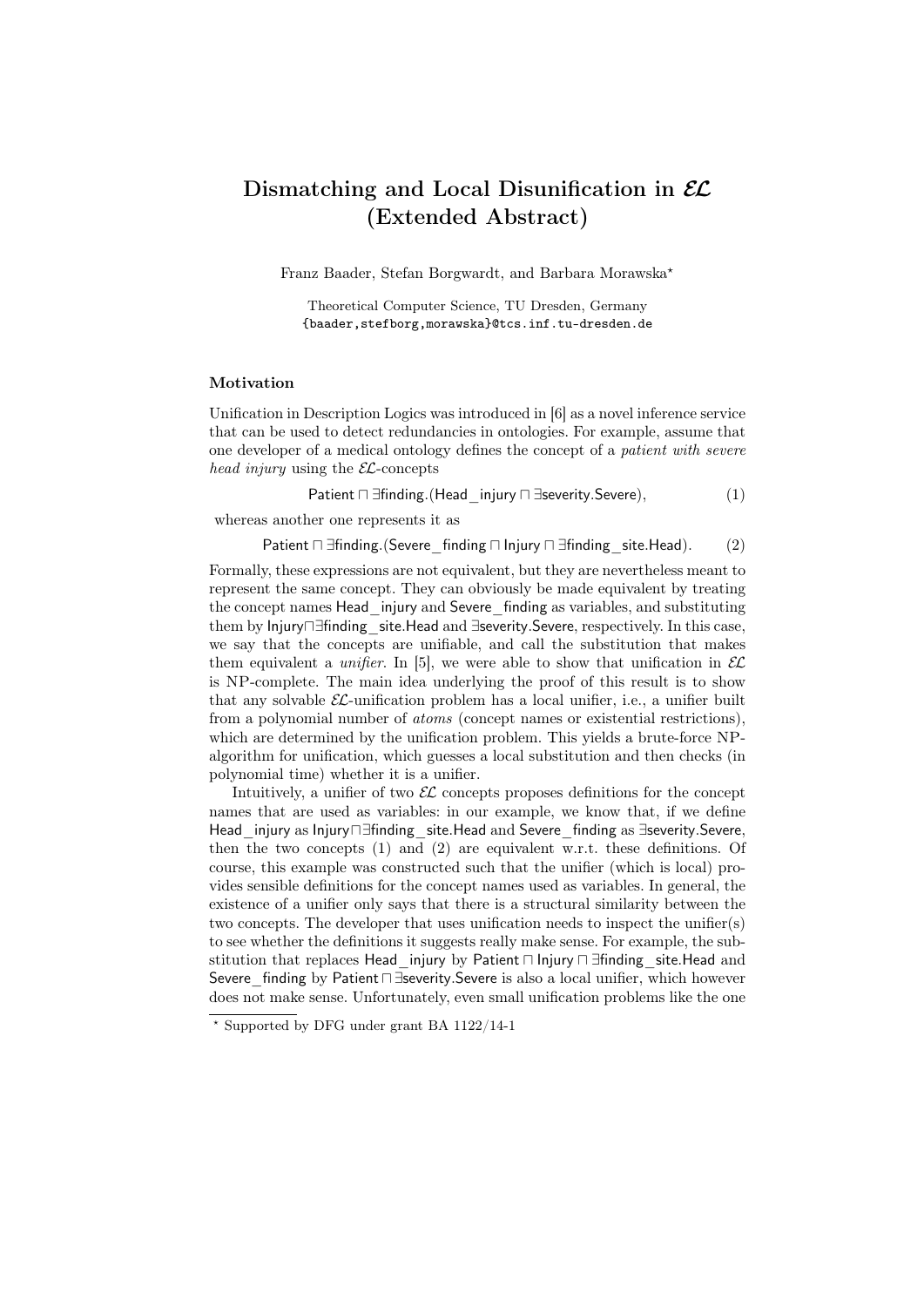in our example can have too many local unifiers for manual inspection. We propose disunification to avoid local unifiers that do not make sense. In addition to positive constraints (requiring equivalence or subsumption between concepts), a disunification problem may also contain negative constraints (preventing equivalence or subsumption between concepts). In our example, the nonsensical unifier can be avoided by adding the dissubsumption constraint

$$
\mathsf{Head\_injury} \not\sqsubseteq^? \mathsf{Patternt} \tag{3}
$$

to the equivalence constraint  $(1) \equiv (2)$ .

Disunification in DLs is closely related to unification and admissibility in modal logics [7,10–15], as well as (dis)unification modulo equational theories [5, 6, 8, 9]. In the following, we shortly describe the ideas behind our work. More details can be found in [2, 3].

### Preliminaries

We designate certain concept names as *variables*, while all others are *constants*. An  $\mathcal{EL}$ -concept is *ground* if it contains no variables. We consider *(basic)* disunification problems, which are conjunctions of subsumptions  $C \n\subset^? D$  and dissubsumptions  $C \not\sqsubseteq^? D$  between concepts  $C, D$ <sup>1</sup> A substitution maps each variable to a ground concept, and can be extended to concepts as usual. A substitution σ solves a disunification problem Γ if the (dis)subsumptions of Γ become valid when applying  $\sigma$  on both sides. We restrict  $\sigma$  to a finite signature of concept and role names and do not allow variables to occur in a solution—it would not make sense for the new definitions to extend the vocabulary of the ontologies under consideration, nor to define variables in terms of themselves.

In the following, we consider a *flat* disunification problem  $\Gamma$ , i.e. one that contains only (dis)subsumptions where both sides are conjunctions of flat atoms of the form A or  $\exists r.A$ , for a role name r and a concept name A. We denote by At the set of all such atoms that occur in  $\Gamma$ , by Var the set of variables occurring in Γ, and by  $At_{nv} := At \ \forall$ ar the set of non-variable atoms of Γ. Let S: Var  $\rightarrow$  2<sup>At</sup><sub>nv</sub> be an *assignment*, i.e. a function that assigns to each variable  $X \in \mathsf{Var}$  a set  $S_X \subseteq \mathsf{At}_{\mathsf{nv}}$ . The relation  $\gt_S$  on  $\mathsf{Var}$  is defined as the transitive closure of  $\{(X,Y) \in \text{Var}^2 \mid Y \text{ occurs in an atom of } S_X\}$ . If  $>_S$  is irreflexive, then S is called *acyclic*. In this case, we can define the substitution  $\sigma_S$  inductively along  $>_S$  as follows: if X is minimal, then  $\sigma_S(X) := \bigcap_{D \in S_X} D$ ; otherwise, assume that  $\sigma_S(Y)$  is defined for all  $Y \in \mathsf{Var}$  with  $X > Y$ , and define  $\sigma_S(X) := \prod_{D \in S_X} \sigma_S(D)$ . All substitutions of this form are called *local*.

#### Results

Unification in  $\mathcal{EL}$  is *local*: each problem  $\Gamma$  can be transformed into an equivalent flat problem that has a local solution iff  $\Gamma$  is solvable, and hence (general) solvability of unification problems in  $\mathcal{EL}$  is in NP [5]. However, disunification in  $\mathcal{EL}$ 

 $1$  A *unification problem* contains only subsumptions.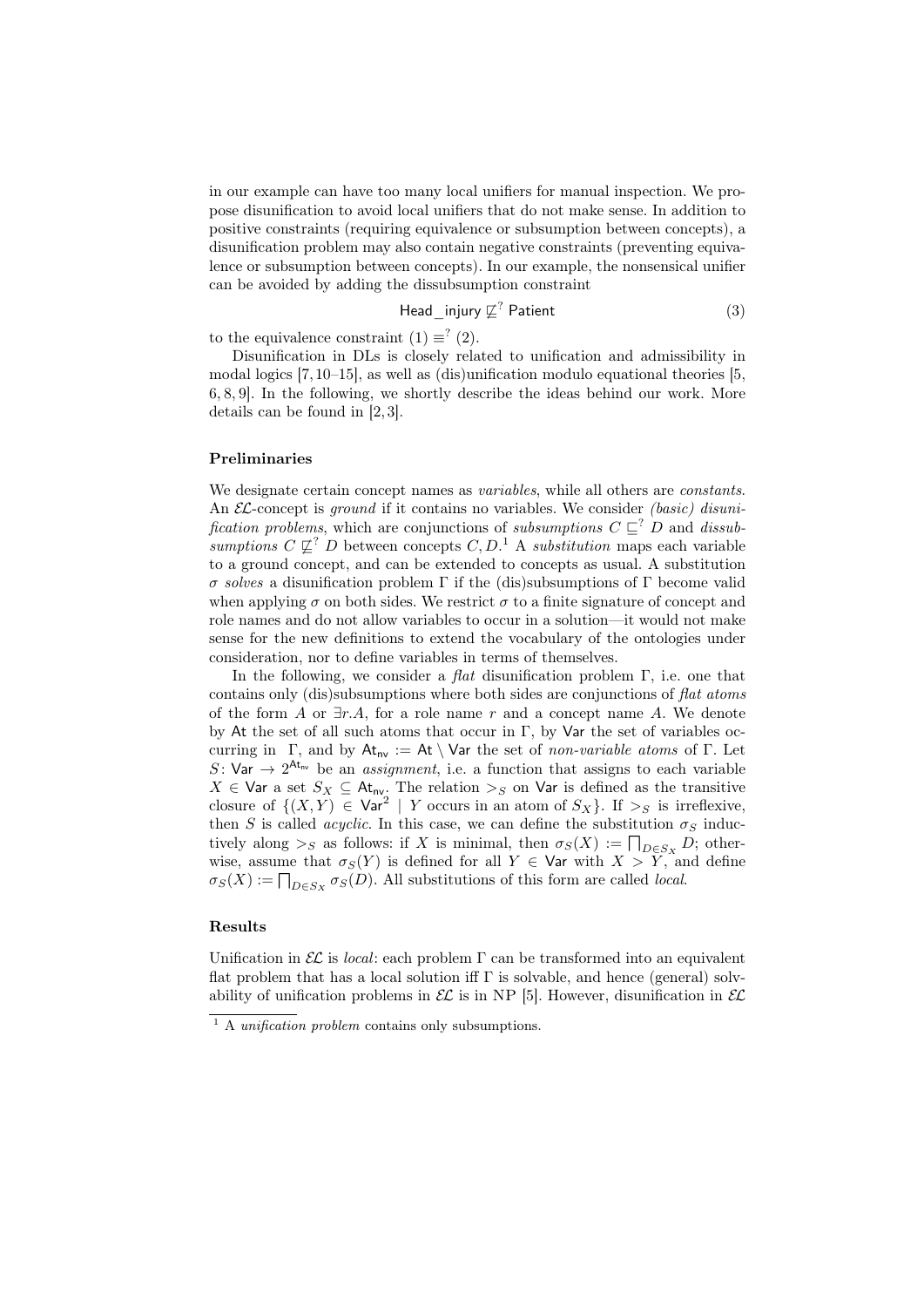is not local in this sense: consider

$$
\Gamma:=\{X\sqsubseteq^? B,\ A\sqcap B\sqcap C\sqsubseteq^? X,\ \exists r.X\sqsubseteq^? Y,\ \top\not\sqsubseteq^? Y,\ Y\not\sqsubseteq^? \exists r.B\}
$$

with variables X, Y and constants A, B, C. If we set  $\sigma(X) := A \sqcap B \sqcap C$  and  $\sigma(Y) := \exists r. (A \sqcap C)$ , then  $\sigma$  is a solution of  $\Gamma$  that is not local. This is because  $\exists r.(A \sqcap C)$  is not a substitution of any non-variable atom in Γ. Assume now that Γ has a local solution  $\gamma$ . Since  $\gamma$  must solve the first dissubsumption,  $\gamma(Y)$ cannot be  $\top$ , and due to the third subsumption, none of the constants A, B, C can be a conjunct of  $\gamma(Y)$ . The remaining atoms  $\exists r.\gamma(X)$  and  $\exists r.B$  are ruled out by the last dissubsumption since both  $\gamma(X)$  and B are subsumed by B. This shows that  $\Gamma$  cannot have a local solution, although it is solvable.

The decidability and complexity of general solvability of disunification problems is still open. However, we can show that each *dismatching* problem  $\Gamma$ , which is a disunification problem where one side of each dissubsumption must be ground, can be polynomially reduced to a flat problem that has a local solution iff Γ is solvable. This shows that deciding solvability of dismatching problems in  $\mathcal{EL}$  is in NP. The main idea is to introduce auxiliary variables and flat atoms that allow us to solve the dissubsumptions using a local substitution. For example, we replace the dissubsumption  $\top \not\sqsubset^? Y$  from above with  $Y \sqsubset^? \exists r.Z$ . The rule we applied here is the following:

## Solving Left-Ground Dissubsumptions:

**Condition:** This rule applies to  $\mathfrak{s} = C_1 \sqcap \cdots \sqcap C_n \not\sqsubseteq^? X$  if X is a variable and  $C_1, \ldots, C_n$  are ground atoms. Action: Choose one of the following options:

- Choose a constant  $A \in \Sigma$ , replace  $\mathfrak{s}$  by  $X \sqsubseteq^? A$ . If  $C_1 \sqcap \cdots \sqcap C_n \sqsubseteq A$ , then fail.
- Choose a role  $r \in \Sigma$ , introduce a new variable Z, replace s by  $X \subseteq$ <sup>2</sup> ∃r.Z,  $C_1 \not\sqsubseteq^? \exists r.Z, \ldots, C_n \not\sqsubseteq^? \exists r.Z.$

According to the rule, we can choose a constant or create a new existential restriction with a fresh variable, and use it in the new subsumption and dissubsumptions. In our example the left hand side of the dissubsumption  $\top \not\sqsubseteq^? Y$  is empty, hence only a subsumption is produced.

However, the brute-force NP-algorithm for checking local solvability of the resulting flat disunification problem is hardly practical. For this reason, we have extended the rule-based algorithm from [5] and the SAT reduction from [4] by additional rules and propositional clauses, respectively, to deal with dissubsumptions. The reason we extend both algorithms is that, in the case of unification, they have proved to complement each other well in first evaluations [1]: the goal-oriented algorithm needs less memory and finds minimal solutions faster, while the SAT reduction generates larger data structures, but outperforms the goal-oriented algorithm on unsolvable problems. The SAT reduction has been implemented in our prototype system UEL.<sup>2</sup> First experiments show that dismatching is indeed helpful for reducing the number and the size of unifiers. The runtime performance of the solver for dismatching problems is comparable to the one for pure unification problems.

<sup>&</sup>lt;sup>2</sup> version 1.3.0, available at http://uel.sourceforge.net/